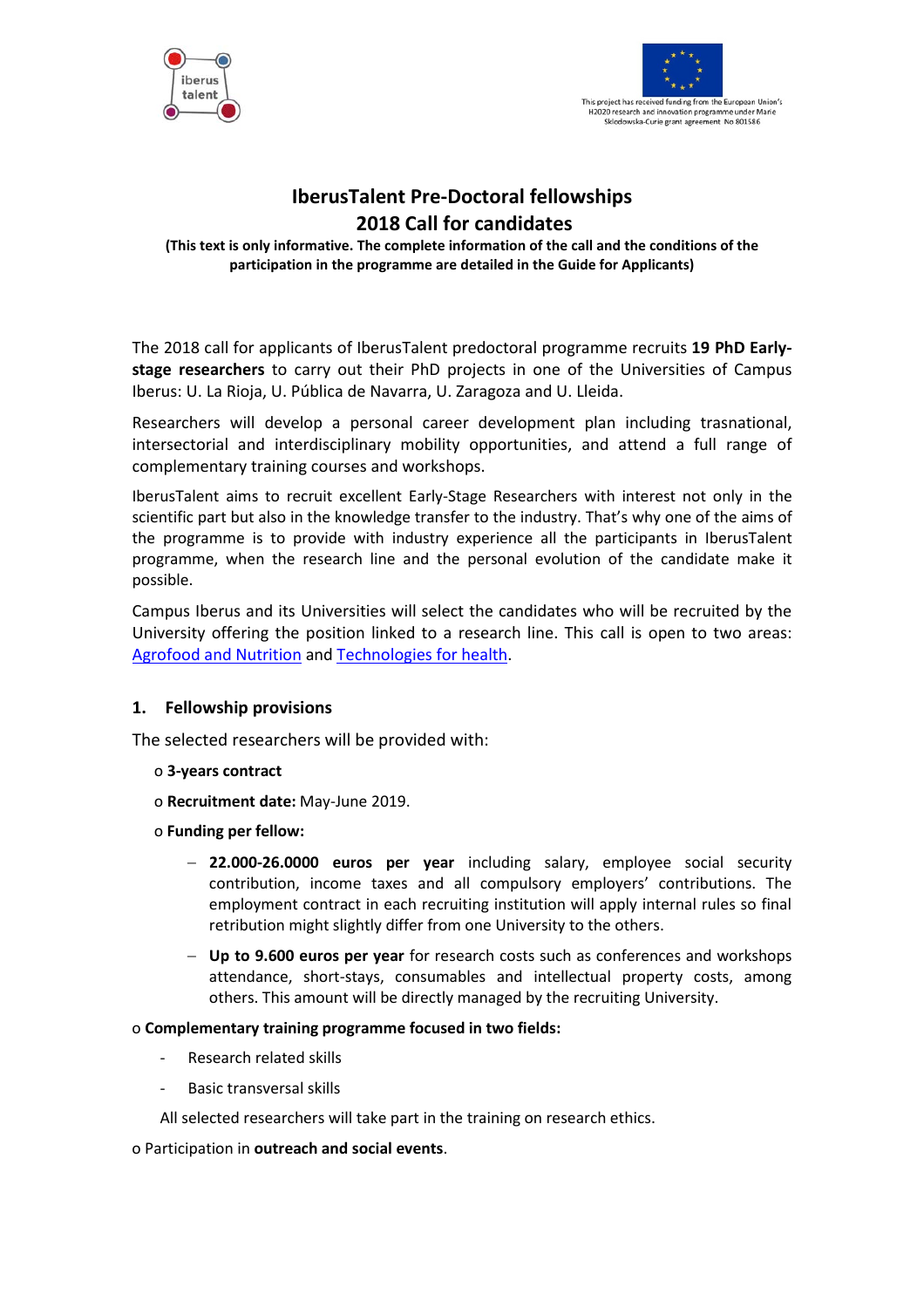



## **2. Eligibility requirements**

o At the call deadline, candidates must be in the first four years (full-time equivalent research experience) of their research careers

o Not yet have been awarded a doctoral degree.

o At the time of the deadline of this call, applicants must comply with one of the following options:

- To hold a degree from another country in the EHEA which grants access to a Master's degree and have achieved a minimum of 300 ECTS credits in university studies of which at least 60 must be at Master's level.
- To hold of a qualification obtained in accordance with foreign educational systems without the need for official recognition, having previously confirmed with the university that this qualification accredits a level of training equivalent to the official Spanish university Master's degree and that it would serve as a means of access to a PhD in the country in which it was awarded.

o **Mobility Rule:** For doing their research at Spanish institutions, candidates must have resided in Spain for less than 12 months in the last 3 years immediately prior the call deadline. Short stays such as holidays will not be taken into account when calculating the mobility requirement.

#### **3. Evaluation and selection process**

Before starting the evaluation process, the fulfilment of the eligibility criteria by the candidates will be assessed. Once this check is done, candidates will be informed about the their participation in the evaluation process.

All the documents concerning the application must be submitted through the **IberusTalent** [application form.](mailto:http://iberustalent.campusiberus.es/en/node/667) Only documents submitted through it will be considered in evaluation process.

The evaluation criteria and scores defined are:

## *Step 1: Assessment of applications*

- 1. Academic profile: Weight Max 50 (Threshold 35/50). Academic and/or professional curriculum in relation to the stage of the candidate's career;
- 2. Motivation letter: Weight Max 40 (Threshold 25/40). Originality, innovation and potential impact of the approach proposed for the selected research line.
- 3. Letters of reference: Weight Max 10 (Threshold 6/10). Reference letters supporting the candidacy will be assessed taking into account the specificity of the content with regard to the candidate's profile as well as the profile of the people who sign them.

*Step 2 - Interview*: This part will be opened only for the 3 best candidates of each research line.

o **Candidate's potential (weight 40%):** in order to have a general perception of the candidate's potential, experts will pay attention to "soft" skills, ability to present easily a complex reasoning, team working; and capabilities such as independent reasoning, originality, entrepreneurship, leadership, among others.

o **Motivation and statement of purpose (weight 30%):** experts will assess, originality and